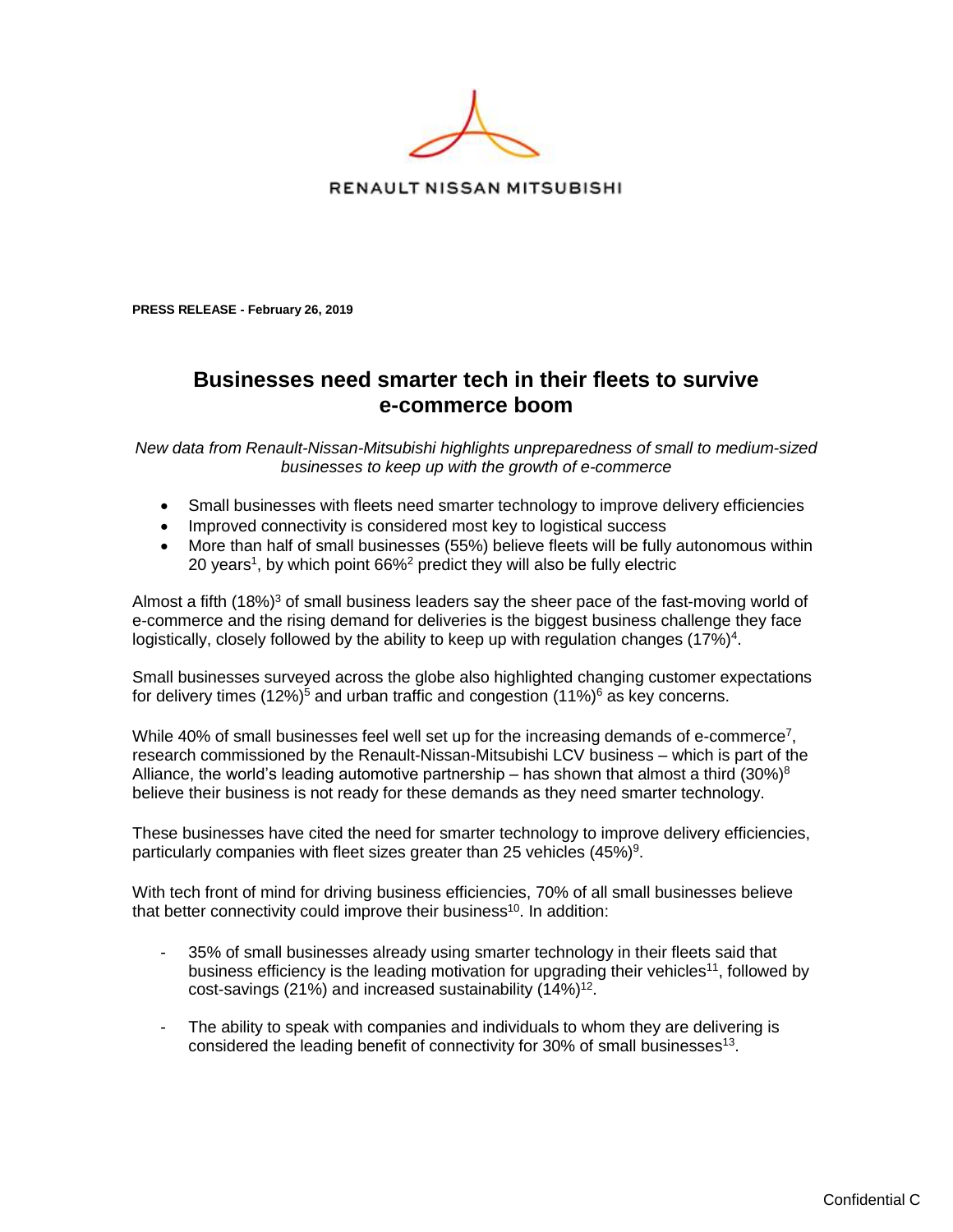- 29% of respondents also believe the capacity for vehicles in their fleets to communicate with each other is a key advantage of connectivity<sup>14</sup>, while 21% hope to use their vehicles as a third screen<sup>15</sup>.
- 55% predict their fleets will be fully autonomous in the next 20 years with 38% believing this may happen in as little as in 10 years<sup>16</sup>.

Ashwani Gupta, Senior Vice President of the Renault-Nissan-Mitsubishi LCV business, said: *"As on-demand consumerism continues to rise, this is a crucial moment to ensure small businesses feel empowered to succeed in e-commerce. We've heard from business leaders themselves that prioritising smarter technology for fleets will help to reach their customers with increased speed and scale - factors that are becoming ever more crucial for survival in this space.*

*"The Renault-Nissan-Mitsubishi LCV Business recognizes the importance of smart technology to increase efficiency and continues to work together to develop connected and autonomous vehicles that cater to the needs of business fleets of all shapes and sizes."*

Renault offers fleet management services for its commercial line-up. Renault EASY CONNECT for Fleet is an ecosystem of connected services for business users that simplifies managing vehicle fleets and reduces running costs.

The survey also looked at the wider expectations for autonomous and electric vehicle technologies, which are primed to bring far-ranging benefits and efficiencies to business fleet owners. Encouragingly, business owners in multiple countries and from a variety of sectors, including retail, catering and leisure, sales, media and marketing and healthcare, are recognizing this technology as being the future of the logistics industry. This was reflected in Renault-Nissan-Mitsubishi's latest LCV business sales, which saw a 13.5% year-on-year increase, in part due to Renault's European EV van leadership, with a 46.2% market share. Reaching almost 2 million units, the numbers of trucks, vans and frame-based SUVs sold in FY18 was the highest number of sales in the organization's history.

Between now and 2022, the Alliance will launch 12 new zero-emission electric vehicles, utilizing new common electric vehicle platforms and components for multiple segments. Over the same period, 40 vehicles will be introduced with different levels of autonomy, all the way to fully autonomous capability.

Groupe Renault, whose electrified LCV line-up is comprised of the Kangoo Z.E., Master Z.E., Twizy Cargo, and Zoe Societe, has announced that 100% of its vans will be electrified by 2022. The Nissan e-NV200 small all-electric van is seeing a significant upswing in demand. In 2018, production was up by 50% compared to the previous year to reach a total of 6,000 units. Mitsubishi offers the MINICAB MiEV van in Japan as well as commercial versions of the Outlander PHEV in some global markets.

--ENDS--

**ABOUT THE ALLIANCE SMALL BUSINESS RESEARCH**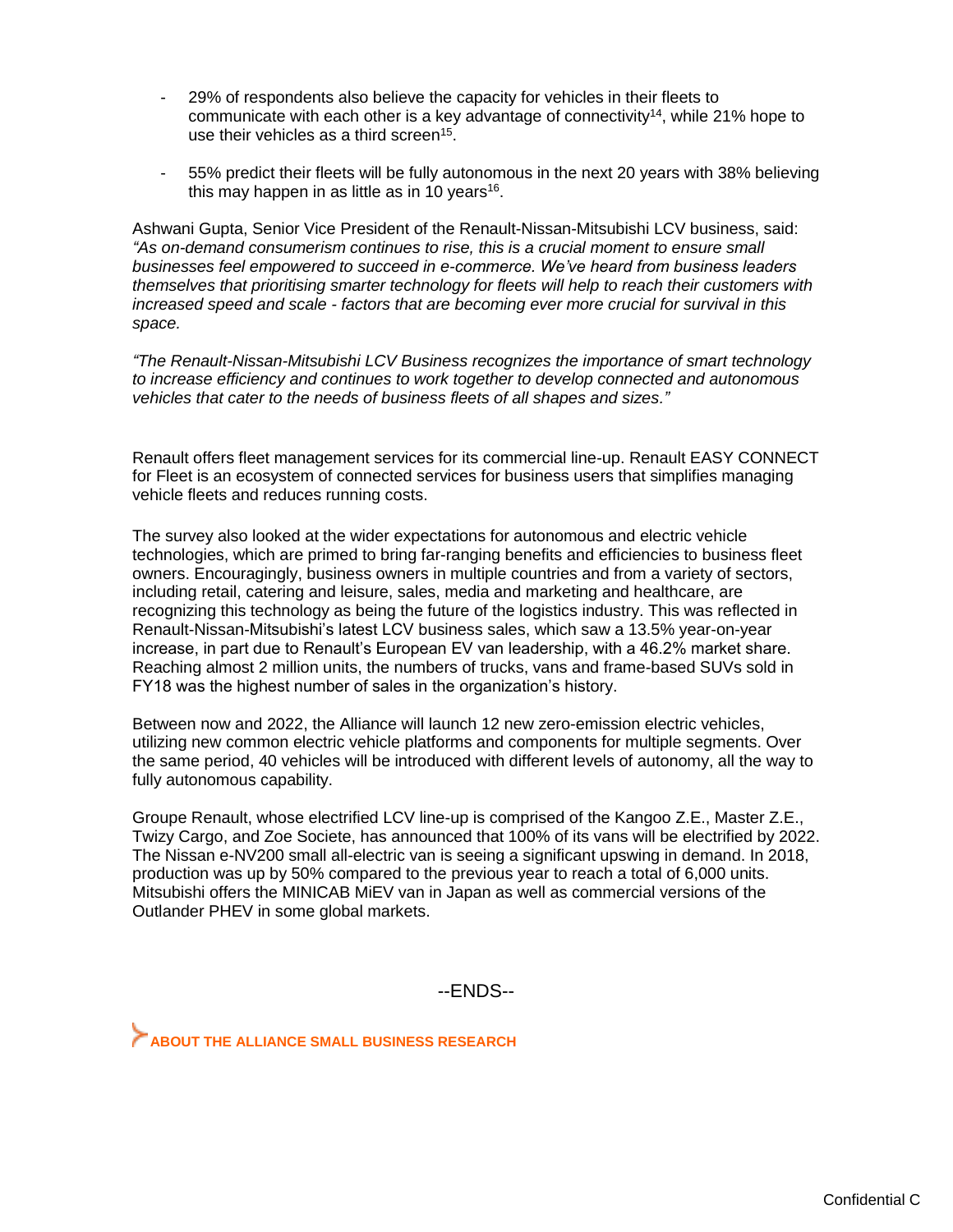This survey looked at the future of urban logistics and electrification among small business owners and logistics decision makers from a variety of industries within the UK, USA, China, France, Mexico, Australia and Japan. 3,257 global respondents of businesses with between 1 – 49 employees and with turnovers up to and above \$100 million turnover took part between 21.12.2018 - 07.01.2019.

## **ABOUT RENAULT-NISSAN-MITSUBISHI**

Groupe Renault, Nissan Motor Company and Mitsubishi Motors represent the world's largest automotive alliance. It is the longest-lasting and most productive cross-cultural partnership in the auto industry. Together, the partners sold more than 10.6 million vehicles in nearly 200 countries in 2017. The member companies are focused on collaboration and maximizing synergies to boost competitiveness. They have strategic collaborations with other automotive groups, including Germany's Daimler and China's Dongfeng. This strategic alliance is the industry leader in zero-emission vehicles and is developing the latest advanced technologies, with plans to offer autonomous drive, connectivity features and services on a wide range of affordable vehicles.

www.alliance-2022.com [www.media.renault.com](http://www.media.renault.com/) [www.nissan-newsroom.com](http://www.nissan-newsroom.com/) [www.mitsubishi-motors.com/en/newsrelease/](http://www.mitsubishi-motors.com/en/newsrelease/)

## **MEDIA CONTACT**

[Katherine Zachary](mailto:katherine-zachary@mail.nissan.co.jp) General Manager, Communications Renault-Nissan-Mitsubishi LCV Business +33 6 63 70 11 19

## **REFERENCES**

**[1]** Global survey results of 3257 respondents Q8 - *In your opinion, how long will it be before fleets are fully autonomous?* Cumulative figures derived from 13.9% responding "within the next 5 years", 23.7% responding "within the next 10 years", and 17.4% responding "within the next 20 years" – 55% in total

**[2]** Global survey results of 3257 respondents Q7 - *In your opinion, how long will it be before fleets are fully electric?* Cumulative figures derived from 20.3% responding "within the next 5 years", 29.5% responding "within the next 10 years", and 16.4% responding "within the next 20 years" – 66.2% in total

**[3] [4] [5] [6]** Global survey results of 3257 respondents Q2 - *Logistically, what is your biggest challenge as a business?* 17.8% of respondents answered "The growth of e-commerce and the rising demand for overall deliveries", 16.7% responded "keeping up with regulations", 11.6% responded "changing customer expectations for delivery times", 10.8% responded "urban traffic and congestion", and 10% responded "the need to become more sustainable".

**[7] [8] [9]** Global survey results of 3257 respondents Q4 - *Thinking about your fleet do you believe your business is well set up for the increasing demands of e-commerce?* 40.1% responded "yes", 29.6% responded "no, we need smarter technology to improve delivery efficiencies i.e. a service where our fleets talk to each other". This rises to an average of 45% of businesses when combining the following fleet size options '26-30 vehicles', '31-50 vehicles', 51-100 vehicles', 'More than 100 vehicles' into a 'Greater than 25 vehicles' option in our reporting software.

**[10]** Global survey results of 2527 respondents Q9 - *In your opinion, what are the benefits of connectivity to your business? (Tick all that apply)* 28.9% could not see any benefit to connectivity.